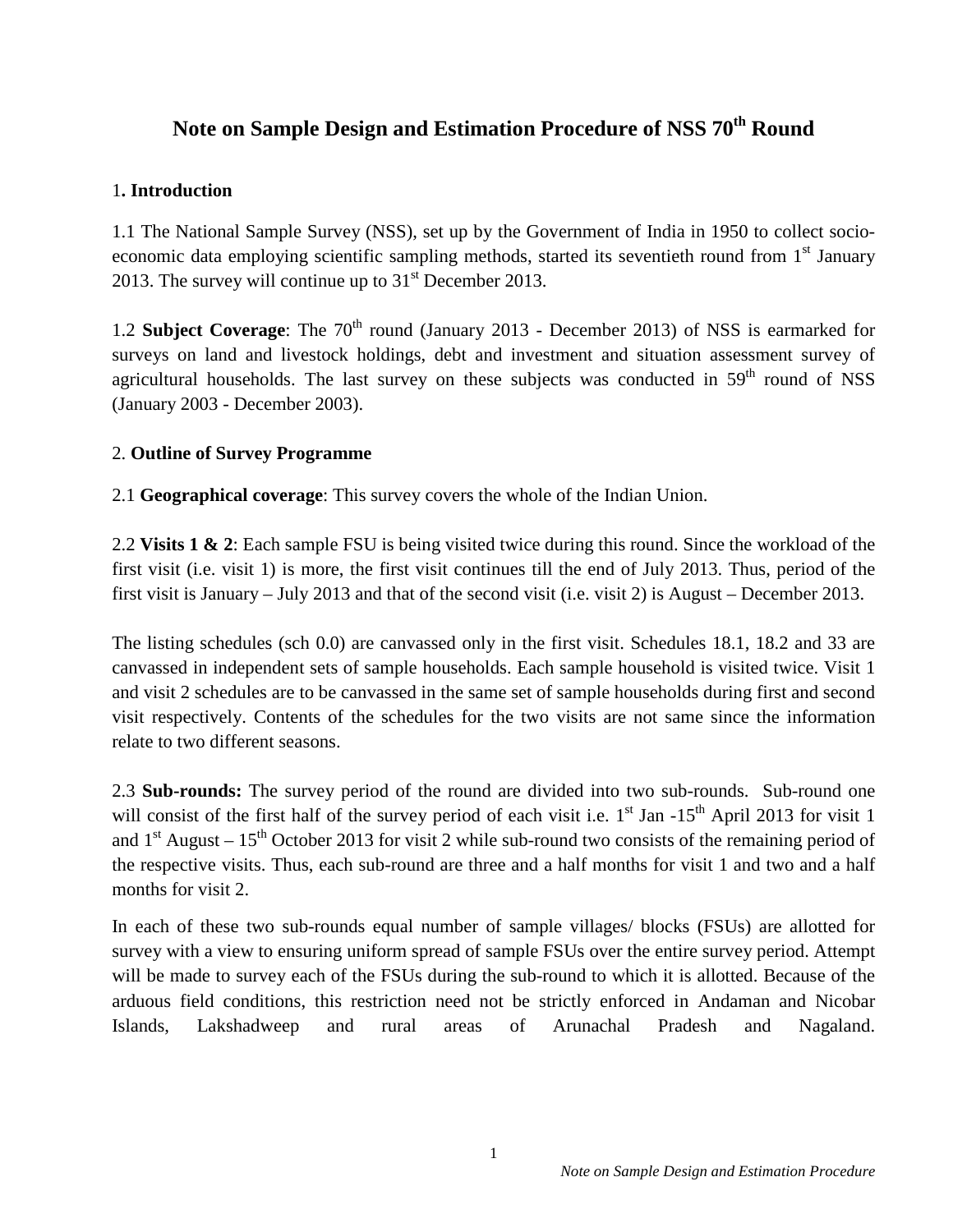The villages/blocks visited in the first sub-round of first visit is being revisited during the first subround of the second visit. Similarly, villages/blocks of sub-round 2 of visit 1 to be revisited in subround 2 of visit 2.

2.4 **Schedules of enquiry**: During this round, the following schedules of enquiry are being canvassed:

|  | Schedule 0.0 : list of households                                                    |
|--|--------------------------------------------------------------------------------------|
|  | Schedule $18.1$ : land and livestock holdings (rural only)                           |
|  | Schedule 18.2 : debt and investment                                                  |
|  | Schedule 33 : situation assessment survey of agricultural households<br>(rural only) |

2.5 **Participation of States:** In this round all the States and Union Territories except Andaman & Nicobar Islands, Chandigarh, Dadra & Nagar Haveli and Lakshadweep are participating. The following is the matching pattern of the participating States/ UTs.

| Nagaland $(U)$                 | $:$ triple     |
|--------------------------------|----------------|
| Andhra Pradesh, J & K, Manipur | : double       |
| Maharashtra (U)                | : one and half |
| Remaining States/ UTs          | : equal        |

# 3. **Sample Design**

3.1 **Outline of sample design:** A stratified multi-stage design has been adopted for the 70<sup>th</sup> round survey. The first stage units (FSU) are the census villages (Panchayat wards in case of Kerala) in the rural sector and Urban Frame Survey (UFS) blocks in the urban sector. The ultimate stage units (USU) are households in both the sectors. In case of large FSUs, one intermediate stage of sampling is the selection of two hamlet-groups (hgs)/ sub-blocks (sbs) from each rural/ urban FSU.

3.2 **Sampling Frame for First Stage Units:** *For the rural sector,* the list of 2001 census villages updated by excluding the villages urbanised and including the towns de-urbanised after 2001 census (henceforth the term 'village' would mean Panchayat wards for Kerala) constitutes the sampling frame. *For the urban sector*, the latest updated list of UFS blocks (2007-12) is considered as the sampling frame.

# 3.3 **Stratification:**

(a) Stratum has been formed at district level. Within each district of a State/ UT, generally speaking, two basic strata have been formed: i) rural stratum comprising of all rural areas of the

2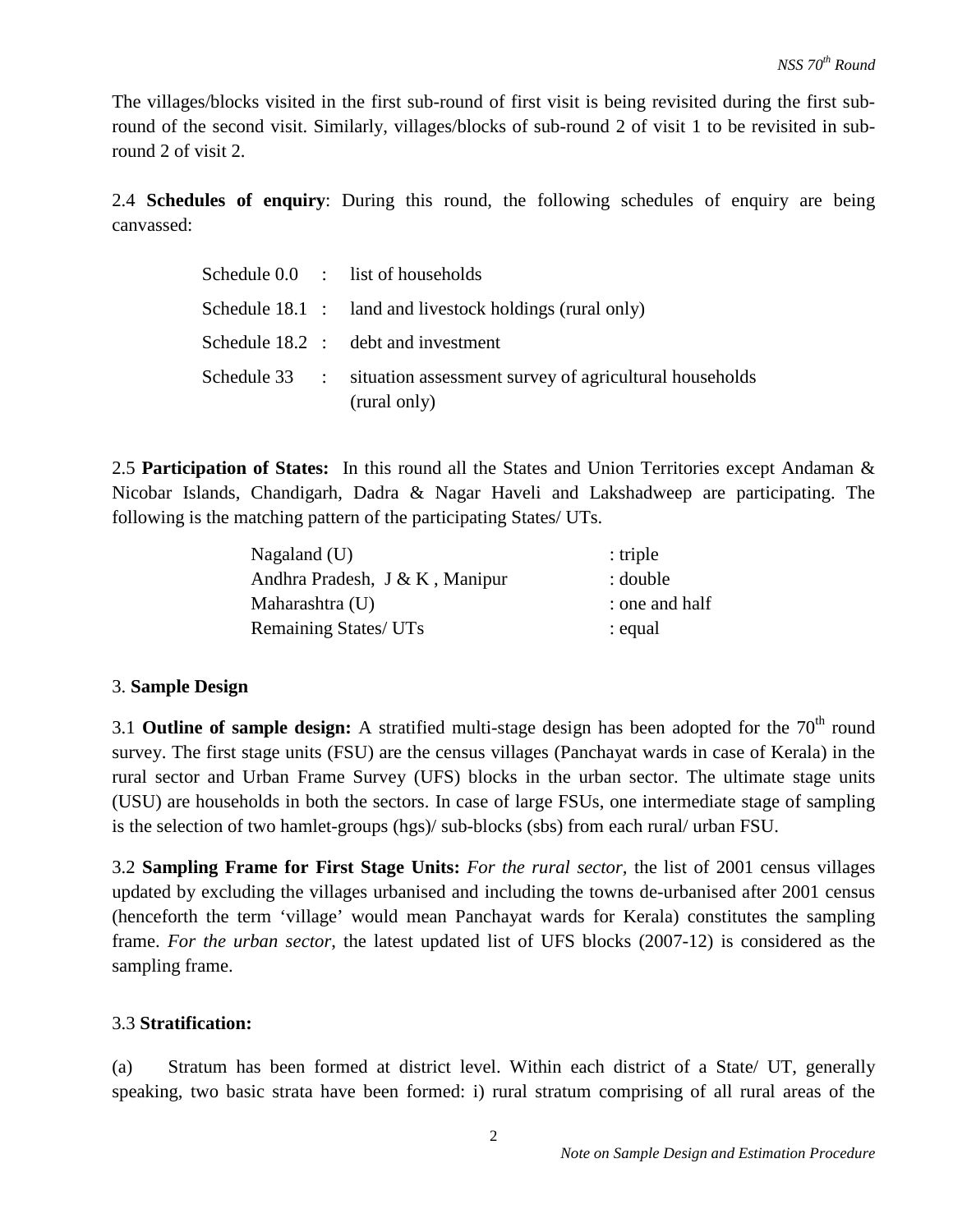district and (ii) urban stratum comprising all the urban areas of the district. However, within the urban areas of a district, if there were one or more towns with population 10 lakhs or more as per population census 2011 in a district, each of them formed a separate basic stratum and the remaining urban areas of the district was considered as another basic stratum.

(b) However, a special stratum in the rural sector only was formed at State/UT level before district- strata were formed in case of each of the following 20 States/UTs: Andaman & Nicobar Islands, Andhra Pradesh, Assam, Bihar, Chhattisgarh, Delhi, Goa, Gujarat, Haryana, Jharkhand, Karnataka, Lakshadweep, Madhya Pradesh, Maharashtra, Odisha, Punjab, Rajasthan, Tamil Nadu, Uttar Pradesh and West Bengal. This stratum will comprise all the villages of the State with population less than 50 as per census 2001.

(c) In case of rural sectors of Nagaland one special stratum has been formed within the State consisting of all the interior and inaccessible villages. Similarly, for Andaman & Nicobar Islands, one more special stratum has been formed within the UT consisting of all inaccessible villages. Thus for Andaman & Nicobar Islands, two special strata have been formed at the UT level:

- (i) special stratum 1 comprising all the interior and inaccessible villages
- (ii) special stratum 2 containing all the villages, other than those in special stratum 1, having population less than 50 as per census 2001.

# 3.4 **Sub-stratification:**

**Rural sector**: Different sub-stratifications are done for 'hilly' States and other States. Ten (10) States are considered as hilly States. They are: Jammu & Kashmir, Himachal Pradesh, Uttarakhand, Sikkim, Meghalaya, Tripura, Mizoram, Manipur, Nagaland and Arunachal Pradesh.

(a) sub-stratification for hilly States: If 'r' be the sample size allocated for a rural stratum, the number of sub-strata formed was 'r/2'. The villages within a district as per frame have been first arranged in ascending order of population. Then sub-strata 1 to 'r/2' have been demarcated in such a way that each sub-stratum comprised a group of villages of the arranged frame and have more or less equal population.

(b) sub-stratification for other States (non-hilly States except Kerala): The villages within a district as per frame were first arranged in ascending order of *proportion of irrigated area in the cultivated area of the village*. Then sub-strata 1 to 'r/2' have been demarcated in such a way that each sub-stratum comprised a group of villages of the arranged frame and have more or less equal *cultivated area*. The information on irrigated area and cultivated area was obtained from the village directory of census 2001.

(c) sub-stratification for Kerala: Although Kerala is a non-hilly State but because of non-availability of information on irrigation at FSU (Panchayat Ward) level, sub-stratification by proportion of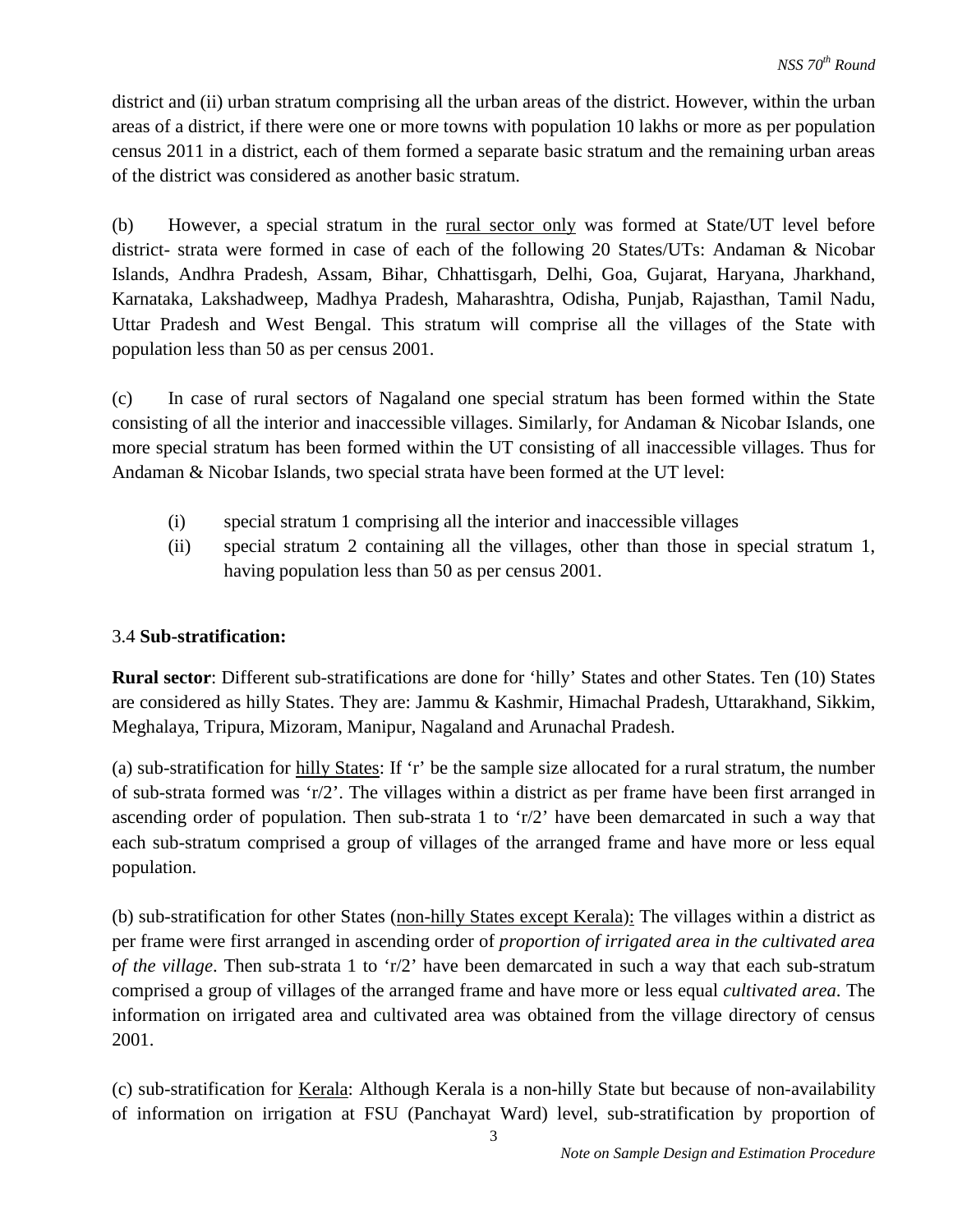irrigated area was not possible. Hence the procedure for sub-stratification was same as that of hilly States in case of Kerala.

**Urban sector:** There was no sub-stratification for the strata of million plus cities. For other strata, each district was divided into 2 sub-strata as follows:

 sub-stratum 1: all towns of the district with population less than 50000 as per census 2011 sub-stratum 2: remaining non-million plus towns of the district

3.5 **Total sample size (FSUs):** 8042 FSUs have been allocated for the central sample at all-India level. For the state sample, there are 8998 FSUs allocated for all-India. State wise allocation of sample FSUs is given in Table 1.

3.6 **Allocation of total sample to States and UTs:** The total number of sample FSUs have been allocated to the States and UTs in proportion to population as per census 2011 subject to a minimum sample allocation to each State/ UT. While doing so, the resource availability in terms of number of field investigators as well as comparability with previous round of survey on the same subjects has been kept in view.

3.7 **Allocation of State/ UT level sample to rural and urban sectors:** State/ UT level sample size has been allocated between two sectors in proportion to population as per *census 2011* with double weightage to urban sector subject to the restriction that urban sample size for bigger states like Maharashtra, Tamil Nadu etc. should not exceed the rural sample size. A minimum of 16 FSUs (minimum 8 each for rural and urban sector separately) is allocated to each state/ UT.

3.8 **Allocation to strata:** Within each sector of a State/ UT, the respective sample size has been allocated to the different strata in proportion to the population as per census 2011. Allocations at stratum level are adjusted to multiples of 2 with a minimum sample size of 2.

For special stratum formed in the rural areas of 20 States/UTs, as discussed in para 3.3 (b), 2 FSUs were allocated to each.

For special stratum 1 in the rural areas of Nagaland and Andaman & Nicobar Islands, 4 and 2 FSUs were allocated respectively.

# 3.9 **Allocation to sub-strata:**

3.9.1 **Rural**: Allocation is 2 for each sub-stratum in rural.

3.9.2 **Urban**: Stratum allocations have been distributed among the two sub-strata in proportion to the number of FSUs in the sub-strata. Minimum allocation for each sub-stratum is 2.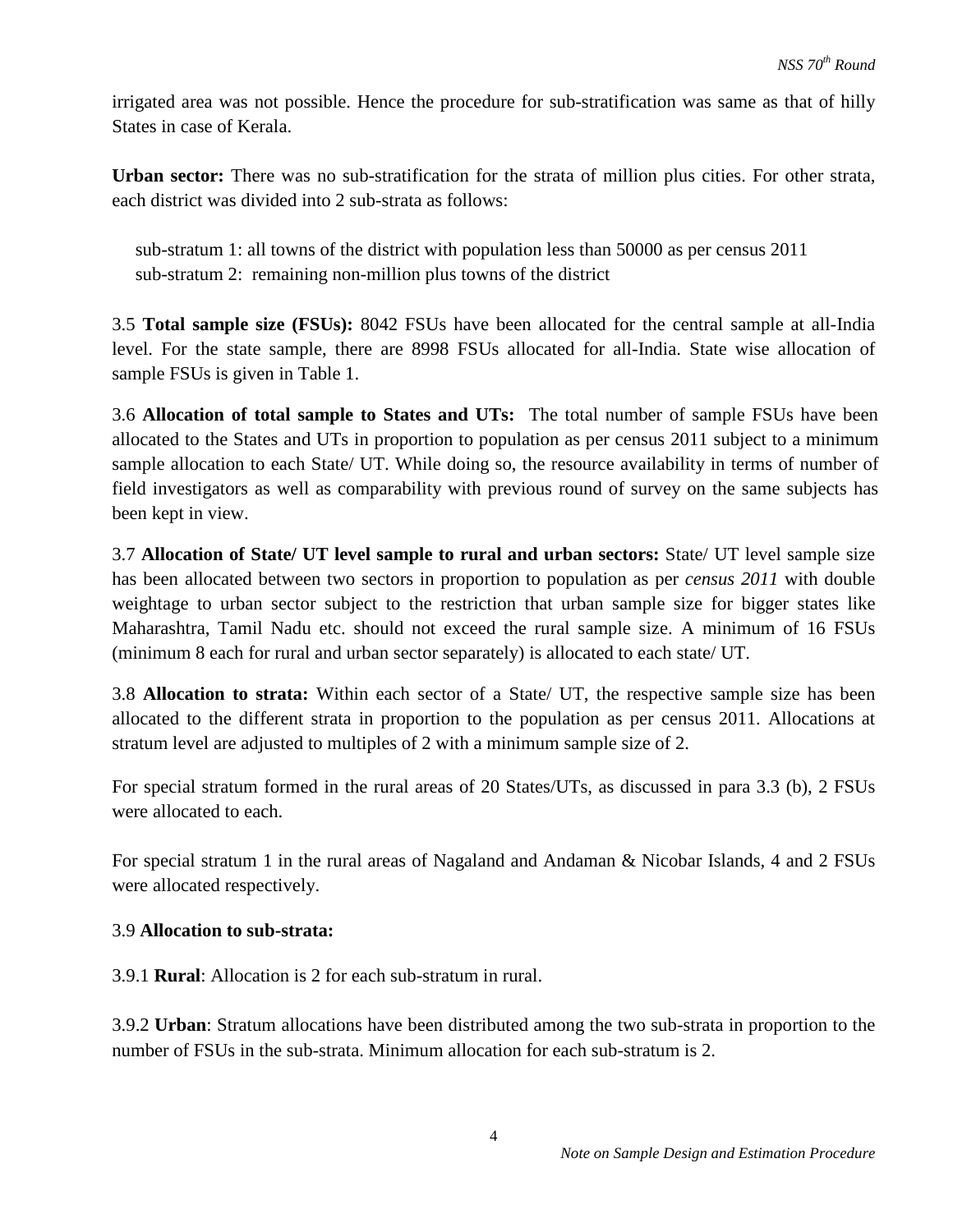#### 3.10 **Selection of FSUs:**

For the rural sector, from each stratum x sub-stratum, required number of sample villages has been selected by Simple Random Sampling Without Replacement (SRSWOR).

For the urban sector, FSUs have been selected by using Simple Random Sampling Without Replacement (SRSWOR) from each stratum x sub-stratum.

Both rural and urban samples were drawn in the form of two independent sub-samples and equal number of samples has been allocated among the two sub rounds.

#### 3.11 **Selection of hamlet-groups/ sub-blocks - important steps**

3.11.1 **Criterion for hamlet-group/ sub-block formation:** After identification of the boundaries of the FSU, it is first determined whether listing is to be done in the whole sample FSU or not. In case the approximate present population of the selected FSU is found to be 1200 or more, it is divided into a suitable number (say, D) of 'hamlet-groups' in the rural sector and 'sub-blocks' in the urban sector by more or less equalising the population as stated below.

| approximate present population of the sample FSU | no. of hg's/sb's to be formed |
|--------------------------------------------------|-------------------------------|
| less than 1200<br>(no hamlet-groups/sub-blocks)  |                               |
| 1200 to 1799                                     |                               |
| 1800 to 2399                                     | 4                             |
| 2400 to 2999                                     |                               |
| 3000 to 3599                                     | 6                             |
|                                                  | ٠                             |

For rural areas of Himachal Pradesh, Sikkim, Uttarakhand (except four districts Dehradun, Nainital, Hardwar and Udham Singh Nagar), Poonch, Rajouri, Udhampur, Reasi, Doda, Kistwar, Ramgarh, Leh (Ladakh), Kargil districts of Jammu and Kashmir and Idukki district of Kerala, the number of hamlet-groups are formed as follows:

| approximate present population of the sample village |                    | no. of hg's to be formed |  |
|------------------------------------------------------|--------------------|--------------------------|--|
| less than 600                                        | (no hamlet-groups) |                          |  |
| 600 to 899                                           |                    | 3                        |  |
| 900 to 1199                                          |                    | $\overline{4}$           |  |
| 1200 to 1499                                         |                    | 5                        |  |
| 1500 to 1799                                         |                    | 6                        |  |
|                                                      |                    |                          |  |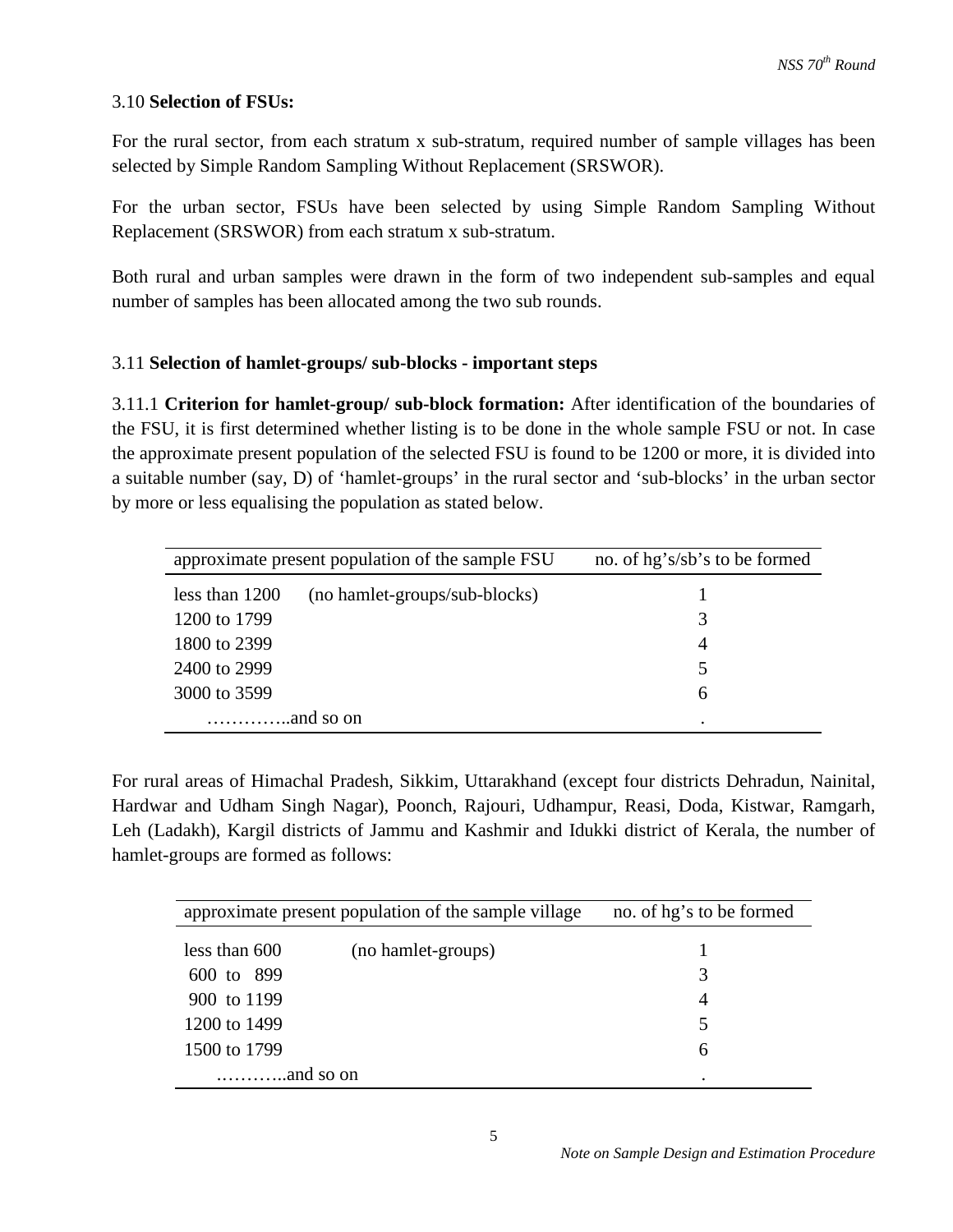3.11.2 **Formation and selection of hamlet-groups/ sub-blocks:** In case hamlet-groups/ sub-blocks are to be formed in the sample FSU, the same is done by more or less equalizing population. While doing so, it is ensured that the hamlet-groups/ sub-blocks formed are clearly identifiable in terms of physical landmarks.

Two hamlet-groups (hg)/ sub-blocks (sb) are selected from a large FSU wherever hamlet-groups/ subblocks have been formed in the following manner – one hg/ sb with maximum percentage share of population is always selected and termed as hg/ sb 1; one more hg/ sb is selected from the remaining hg's/ sb's by simple random sampling (SRS) and termed as hg/ sb 2. Listing and selection of the households is done independently in the two selected hamlet-groups/ sub-blocks.

# 3.12 **Formation of second stage strata and allocation of households**

# 3.12.1 **Schedule 18.1: Land & Livestock Holdings Survey** (**LHS) (rural only):**

Four SSS are formed for schedule 18.1 based on four land possessed codes. SSS number is same as the land possessed code.

| Each household has been given a land possessed code according to the following criteria: |  |  |
|------------------------------------------------------------------------------------------|--|--|
|                                                                                          |  |  |

| land possessed | <b>criterion:</b> area of the land possessed by the household    |  |  |
|----------------|------------------------------------------------------------------|--|--|
| code           | as on the date of survey                                         |  |  |
|                | less than 0.005 hectare                                          |  |  |
| 2              | equal to or more than 0.005 hectare but less than 1.000 hectare  |  |  |
|                | equal to or more than 1.000 hectare but less than 2.000 hectares |  |  |
|                | equal to or more than 2.000 hectares                             |  |  |

# 3.12.2 **Schedule 33: Situation Assessment Survey of Agricultural Households (SAS) (rural only):**

 Only 'agricultural households' are considered for this schedule. The agricultural households have been divided into four SSS based on land possessed codes similar to LHS second stage strata.

# 3.12.3 **Schedule 18.2**: **Debt and Investment Survey (AIDIS):**

Three SSS are formed both in rural and urban sector: (i) households indebted either to institutional agencies only or to both institutional and non-institutional agencies, (ii) households indebted to noninstitutional agencies only and (iii) households without any indebtedness.

6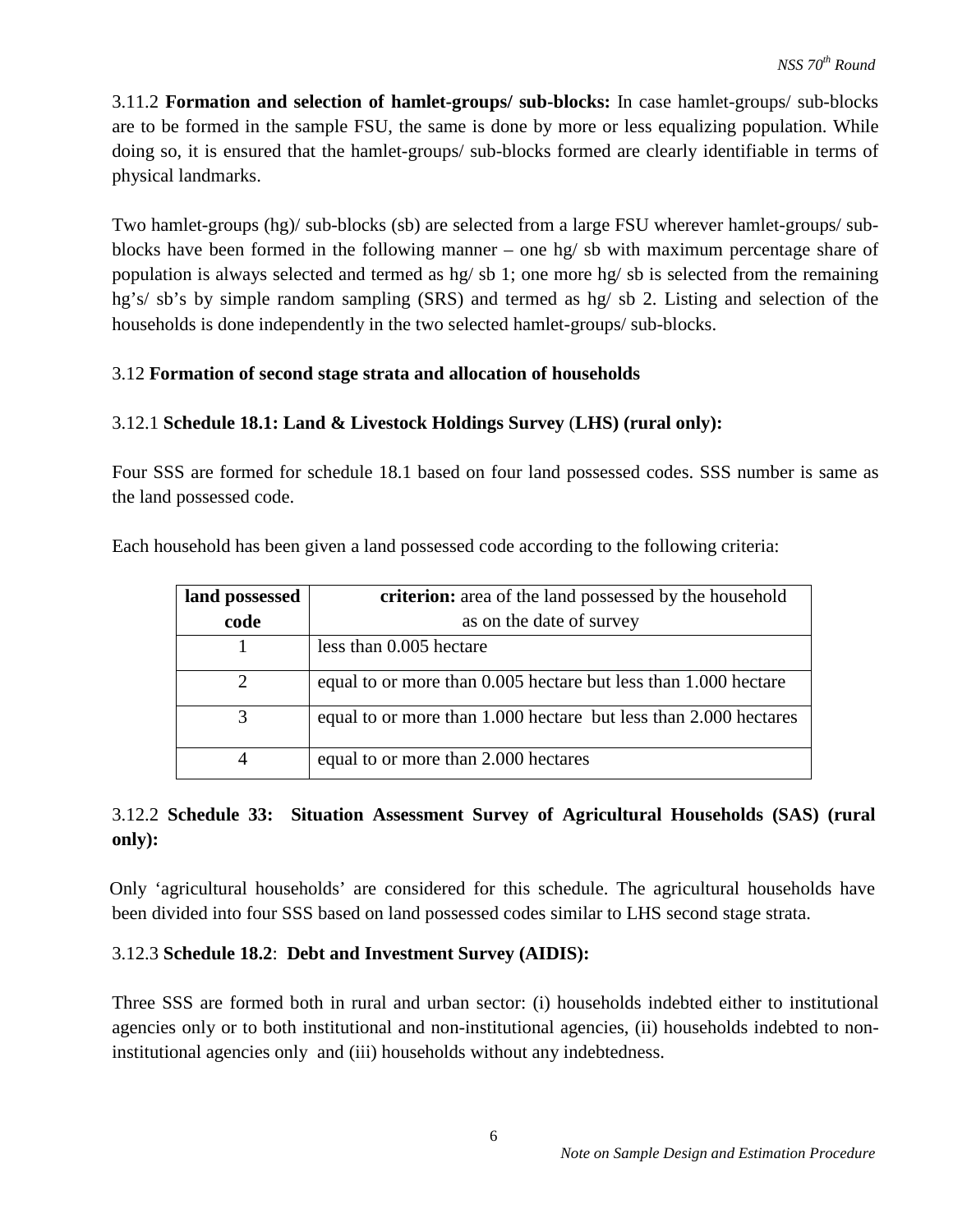3.12.4 **Allocation and selection of sample households:** The total number of households to be surveyed in an FSU is given below for each schedule type:

Two households have been selected from each SSS for schedule 18.1 and 33. In case of hamlet group formation, one household is to be selected from each  $hg \times SSS$  for schedule 18.1 and 33. For schedule 18.2, the number of sample households are 6, 4 and 4 from SSS 1, 2 and 3 respectively. In case of hamlet group/sub-block formation, the number of sample households are 3, 2 and 2 from each (hg/sb) x SSS for schedule 18.2. The number of SSS, allocations and sampling scheme by schedule type are illustrated in the following table.

|                  |                  | number of sample households to be surveyed |                                        |                                          |  |
|------------------|------------------|--------------------------------------------|----------------------------------------|------------------------------------------|--|
| schedule<br>type | number<br>of SSS | rural                                      | urban                                  | sampling<br>scheme<br>within<br>each SSS |  |
| 18.1             | 4                | 8<br>(2 households from each SSS)          |                                        |                                          |  |
| 18.2             | 3                | 14<br>$(SSS1 = 6, SSS2 = 4, SSS3 = 4)$     | 14<br>$(SSS1 = 6, SSS2 = 4, SSS3 = 4)$ | <b>SRSWOR</b>                            |  |
| 33               | $\overline{4}$   | 8<br>(2 households from each SSS)          |                                        |                                          |  |

3.12.5 **Selection of households:** From each SSS the sample households for each of the schedules are selected by SRSWOR.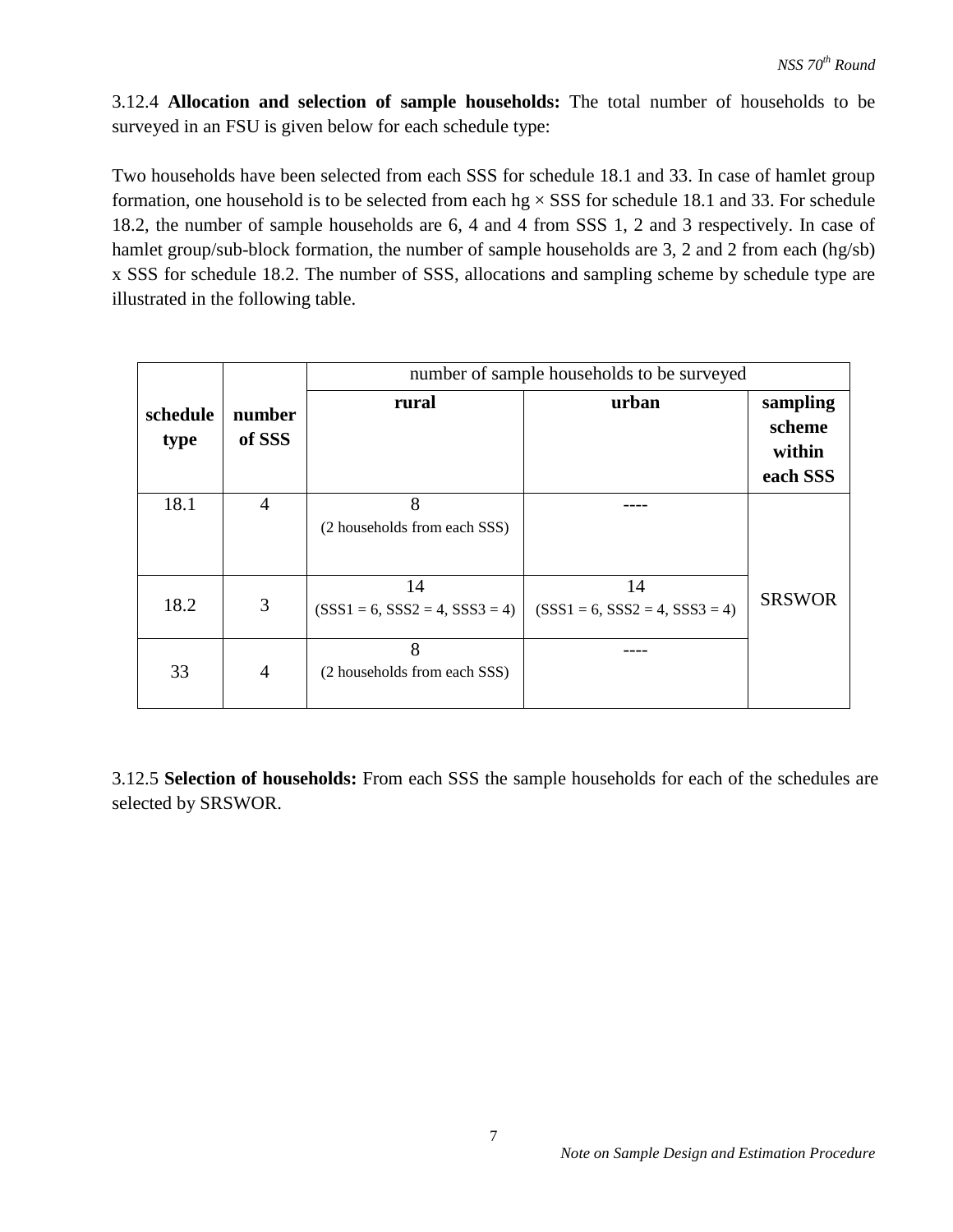# 4. **Estimation Procedure**

# 4.1 **Notations:**

- s = subscript for s-th stratum
- $t =$  subscript for t-th sub-stratum
- $m =$  subscript for sub-sample (m =1, 2)
- $i =$  subscript for i-th FSU [village (panchayat ward)/ block]
- $d =$  subscript for a hamlet-group/ sub-block ( $d = 1, 2$ )
- $j =$  subscript for j-th second stage stratum in an FSU/ hg/sb
- $k =$  subscript for k-th sample household under a particular second stage stratum within an FSU/ hg/sb
- $D =$  total number of hg's/sb's formed in the sample FSU
- $D^* = 0$  if  $D = 1$

 $= (D - 1)$  for FSUs with  $D > 1$ 

 $N =$  total number of FSUs in any rural/urban sub-stratum

- n = number of sample FSUs surveyed including 'uninhabited' and 'zero cases' but excluding casualty for a particular sub-sample and sub-stratum.
- $H =$  total number of households listed in a second-stage stratum of an FSU / hamlet-group or subblock of sample FSU
- h = number of households surveyed in a second-stage stratum of an FSU / hamlet-group or sub-block of sample FSU
- $x, y =$  observed value of characteristics  $x, y$  under estimation
- $\hat{X}$ ,  $\hat{Y}$  = estimate of population total X, Y for the characteristics *x*, *y*

Under the above symbols,

*y<sub>stmidik</sub>* = observed value of the characteristic y for the k-th household in the j-th second stage stratum of the d-th hg/sb  $(d = 1, 2)$  of the i-th FSU belonging to the m-th sub-sample for the t-th sub-stratum of s-th stratum.

However, for ease of understanding, a few symbols have been suppressed in following paragraphs where they are obvious.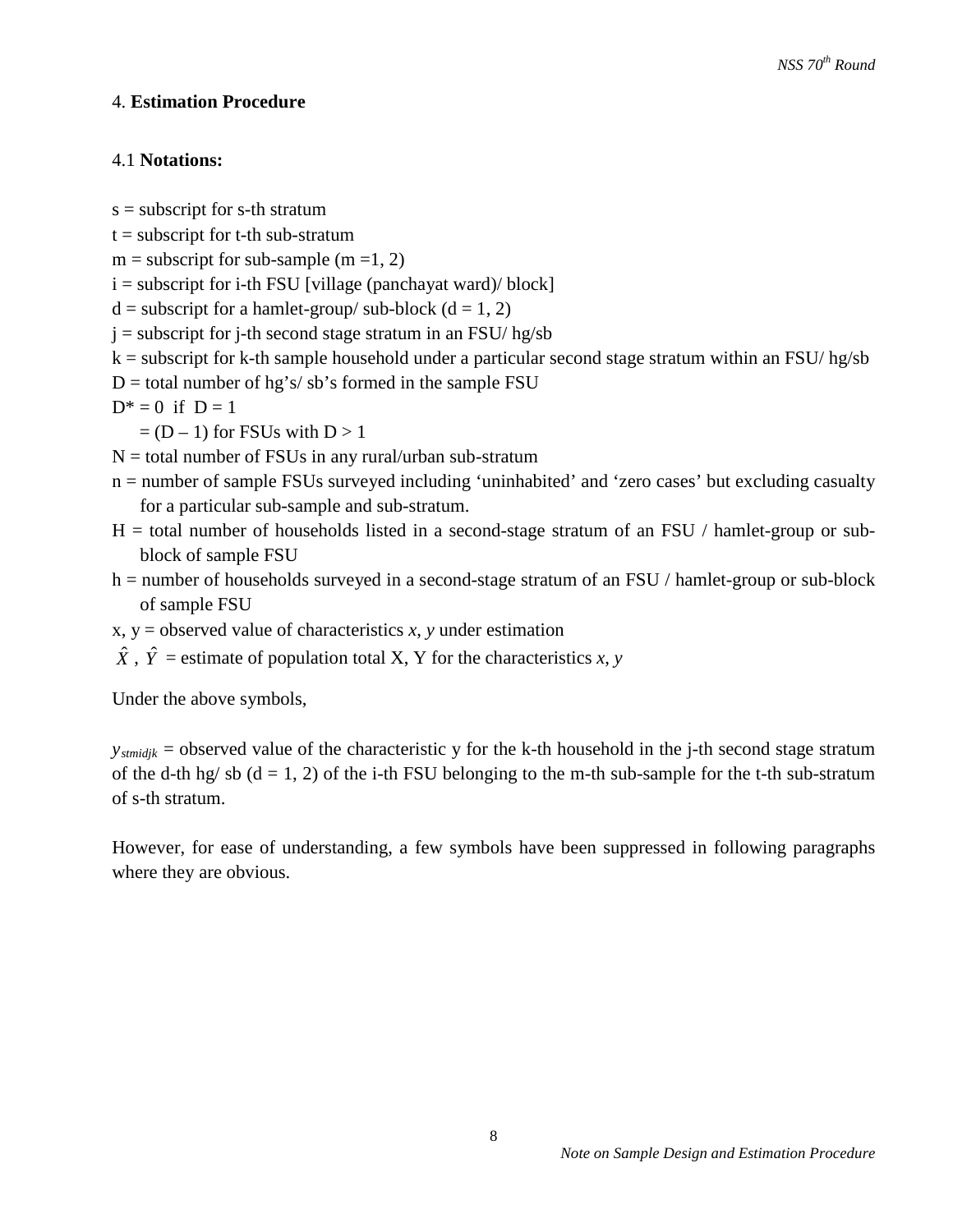4.2 **Formulae for Estimation of Aggregates for a particular sub-sample and stratum** × **substratum:** 

#### 4.2.1 **Schedule 0.0:**

#### 4.2.1.1 **Rural / Urban:**

(i) For estimating the number of households in a stratum  $\times$  sub-stratum possessing a characteristic:

$$
\hat{Y} = \frac{N}{n} \sum_{i=1}^{n} \left[ y_{i1} + D_i^* \times y_{i2} \right]
$$

where  $y_{i1}$ ,  $y_{i2}$  are the total number of households possessing the characteristic *y* in hg's/sb's 1 & 2 of the i-th FSU respectively.

(ii) For estimating the number of villages in a stratum  $\times$  sub-stratum possessing a characteristic:

$$
\hat{Y} = \frac{N}{n} \sum_{i=1}^{n} y_i
$$

where *y<sub>i</sub>* is taken as 1 for sample villages possessing the characteristic and 0 otherwise.

4.2.2 Schedules 18.1 / 18.2 / 33:

#### 4.2.2.1 **Rural/Urban:**

(i) For j-th second stage stratum:

$$
\hat{Y}_j = \frac{N}{n_j} \sum_{i=1}^{n_j} \left[ \frac{H_{i1j}}{h_{i1j}} \sum_{k=1}^{h_{i1j}} y_{i1jk} + D_i^* \times \frac{H_{i2j}}{h_{i2j}} \sum_{k=1}^{h_{i2j}} y_{i2jk} \right]
$$

(ii) For all second-stage strata combined:

$$
\hat{Y} = \sum_j \hat{Y}_j
$$

*Note*: i) Schedule 18.1 and 33 has been canvassed in rural sector only ii) Values of j for different schedules are as follows: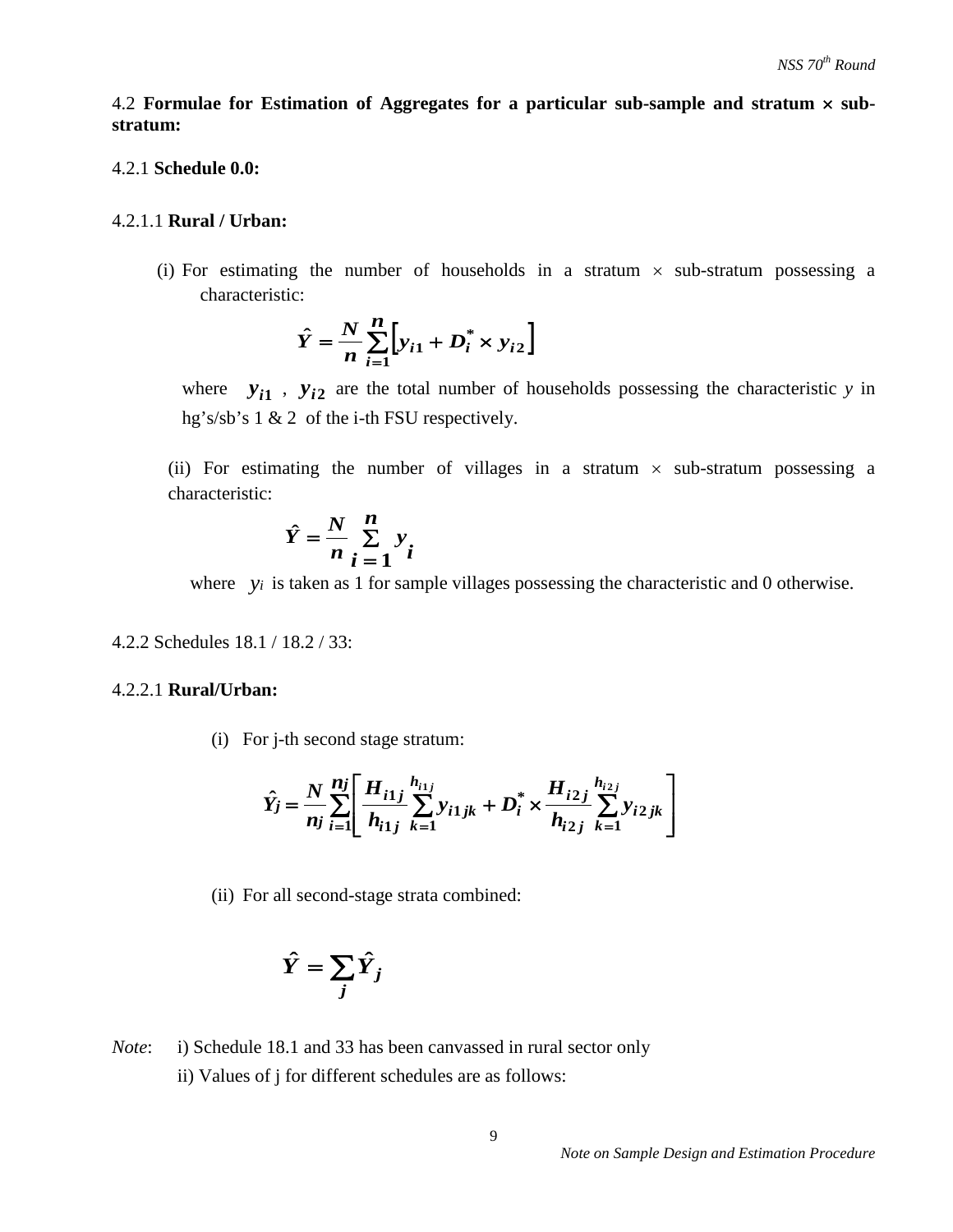for sch. 18.1,  $j = 1, 2, 3$  or 4; for sch. 18.2,  $i = 1, 2$  or 3 and for sch. 33,  $j = 1, 2, 3$  or 4

4.2.2.2 *Estimates in respect of joint operational holdings*: In the case of joint operational holdings operated by the sample household jointly with other household(s), the value of a characteristic of the operational holding will be first multiplied by the percentage share of land of the sample household(s) and then the higher estimates will be built up.

#### 4.3 **Overall Estimate for Aggregates for a sub-stratum**:

Overall estimate for aggregates for a sub-stratum  $(\hat{Y}_{st})$  based on two sub-samples is obtained as:

$$
\hat{Y}_{st} = \frac{1}{2} \sum_{m=1}^{2} \hat{Y}_{stm}
$$

#### 4.4 **Overall Estimate for Aggregates for a stratum**:

Overall estimate for a stratum ( $\hat{Y}_s$ ) will be obtained as

$$
\hat{Y}_s = \sum_t \hat{Y}_{st}
$$

#### 4.5 **Overall Estimate of Aggregates at State/UT/all-India level**:

The overall estimate  $\hat{Y}$  at the State/ UT/ all-India level is obtained by summing the stratum estimates  $\hat{Y}_s$  over all strata belonging to the State/ UT/ all-India.

#### 4.6 **Estimates of Ratios**:

Let  $\hat{Y}$  and  $\hat{X}$  be the overall estimates of the aggregates Y and X for two characteristics *y* and *x* respectively at the State/ UT/ all-India level.

Then the combined ratio estimate  $(\hat{R})$  of the ratio  $(R = \frac{Y}{X})$  will be obtained as *X Y*  $\hat{R} = \frac{I}{\hat{X}}$  $\hat{R} = \frac{\hat{Y}}{2}$ .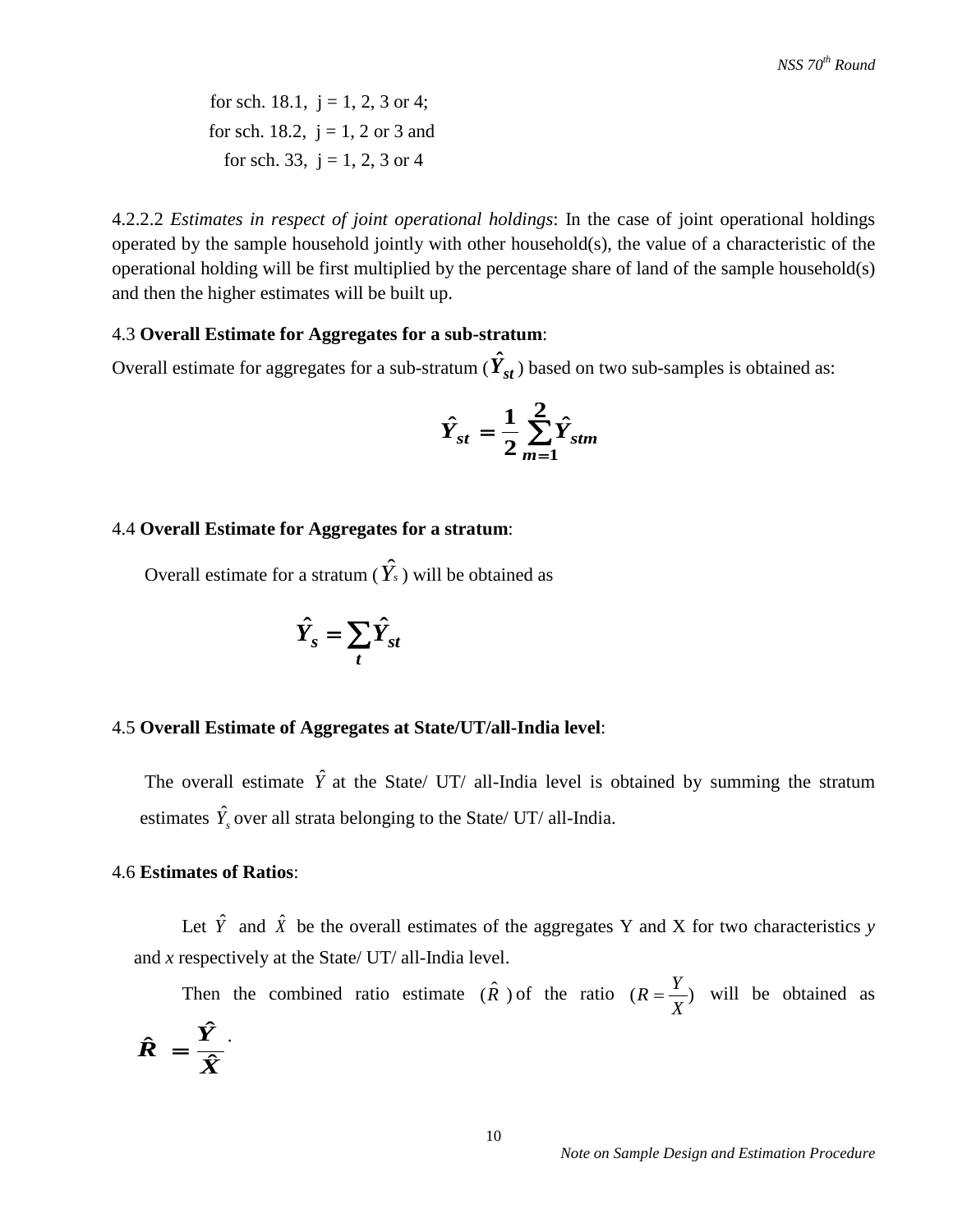4.7 **Estimates of Error**: The estimated variances of the above estimates will be as follows:

4.7.1 For aggregate 
$$
\hat{Y}
$$
:  $V\hat{a}r(\hat{Y}) = \sum_{s} V\hat{a}r(\hat{Y}_{s}) = \sum_{s} \sum_{t} V\hat{a}r(\hat{Y}_{st})$  where  $V\hat{a}r(\hat{Y}_{st})$  is given by

 $Var\left(\hat{Y}_{st}\right) = \frac{1}{4}\left(\hat{Y}_{st1} - \hat{Y}_{st2}\right)^2$ , where  $\hat{Y}_{st1}$  and  $\hat{Y}_{st2}$  are the estimates for sub-sample 1 and sub-sample 2 respectively for stratum 's' and sub-stratum 't'.

4.7.2 **For ratio** *R*ˆ :

$$
\widehat{MSE}(\hat{R}) = \sum_{s} \sum_{t} \widehat{MSE}_{st}(\hat{R}) \quad \text{where} \quad \widehat{MSE}_{st}(\hat{R}) \quad \text{is given by}
$$

$$
\hat{MSE}_{st}(\hat{R}) = \frac{1}{4\hat{X}^2} \bigg[ \big(\hat{Y}_{st1} - \hat{Y}_{st2}\big)^2 + \hat{R}^2 \big(\hat{X}_{st1} - \hat{X}_{st2}\big)^2 - 2\hat{R} \big(\hat{Y}_{st1} - \hat{Y}_{st2}\big) \big(\hat{X}_{st1} - \hat{X}_{st2}\big) \bigg]
$$

4.7.3 **Estimates of Relative Standard Error (RSE)**:

$$
R\hat{S}E(\hat{Y}) = \frac{\sqrt{Var(\hat{Y})}}{\hat{Y}} \times 100
$$

$$
R\hat{S}E(\hat{R}) = \frac{\sqrt{M\hat{S}E(\hat{R})}}{\hat{R}} \times 100
$$

# 5. **Multipliers**:

5(a) Two sets of multipliers may be generated:

- (i) For visit 1 only
- (ii) For visit 2 only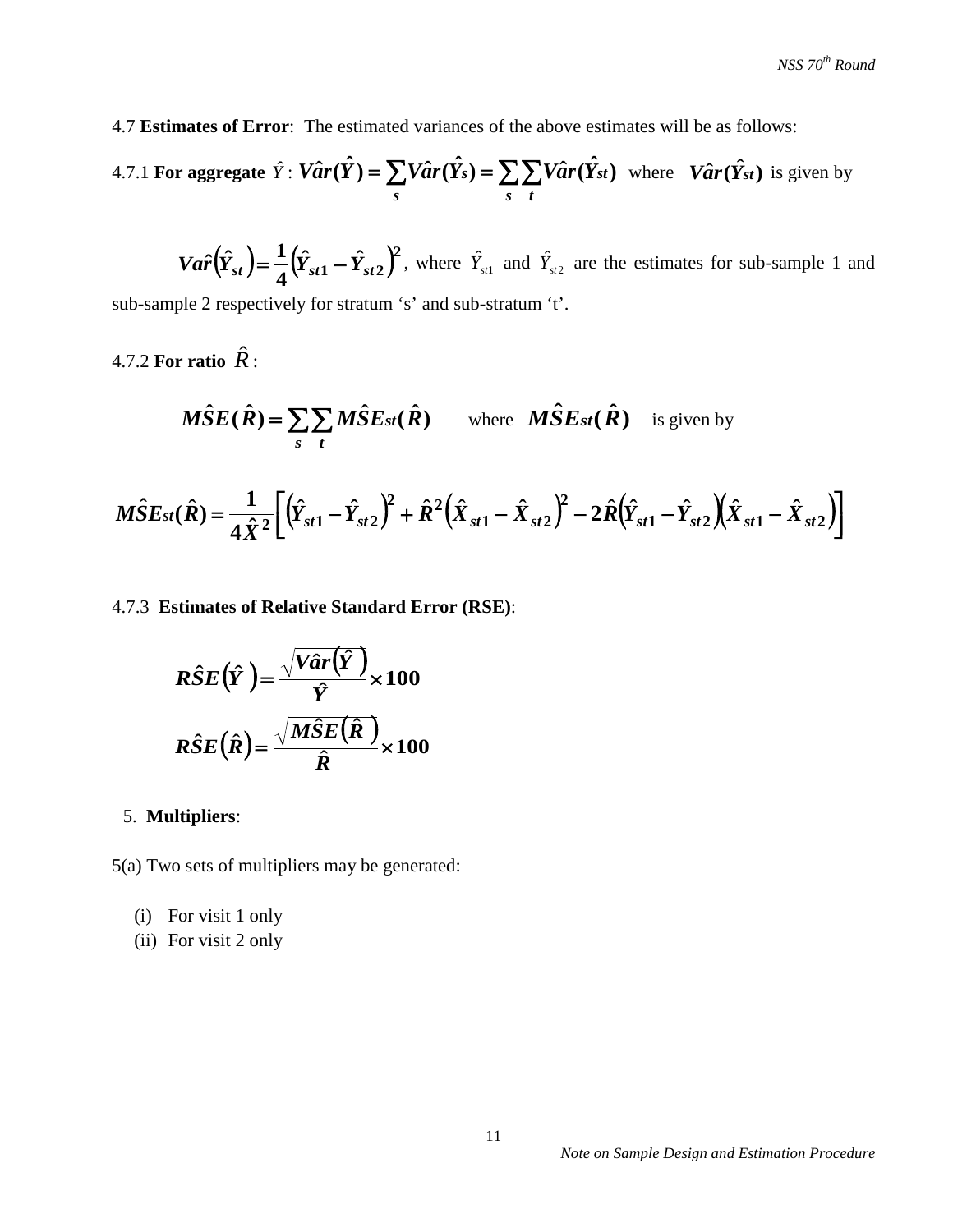Hence, household multiplier will be equal to:

- (i) visit 1 multiplier for all estimation based only on the visit 1 households
- (ii) visit 2 multiplier for all estimation based only on the visit 2 households
- (iii) visit 2 multiplier for generating combined estimates based on the common set of households of visit 1 and visit 2.

5(b) The formulae for multipliers at stratum/sub-stratum/second-stage stratum for a sub-sample and schedule type are given below:

| sch type  | sector             | formula for multipliers                                        |                                                                                   |  |  |
|-----------|--------------------|----------------------------------------------------------------|-----------------------------------------------------------------------------------|--|--|
|           |                    | hg / sb1                                                       | hg / sb 2                                                                         |  |  |
| 0.0       | rural / urban      | $N_{st}$<br><b>n</b> stm                                       | $\frac{N_{st}}{D}n^*$<br>stmi<br>$\boldsymbol{n}$ stm                             |  |  |
| 18.1 / 33 | rural              | $\frac{N_{st}}{n_{stmj}} \times \frac{H_{stmi1j}}{h_{stmi1j}}$ | $\frac{N_{st}}{n_{stmj}} \times D_{stmi}^* \times \frac{H_{stmi2j}}{h_{stmi2j}}$  |  |  |
|           | $(i = 1, 2, 3, 4)$ |                                                                |                                                                                   |  |  |
| 18.2      | rural / urban      | $\frac{N_{st}}{n_{stmj}}\times\frac{H_{stmi1j}}{h_{stmi1j}}$   | $-\frac{N_{st}}{n_{stmj}} \times D_{stmi}^* \times \frac{H_{stmi2j}}{h_{stmi2j}}$ |  |  |
|           | $(i = 1, 2, 3)$    |                                                                |                                                                                   |  |  |

- Note: (i) For estimating any characteristic for any domain not specifically considered in sample design, indicator variable may be used.
	- (ii) Multipliers have to be computed on the basis of information available in the listing schedule irrespective of any misclassification observed between the listing schedule and detailed enquiry schedule.
	- (iii) For estimating number of villages possessing a characteristic,  $D_{\text{smii}}^* = 0$  in the relevant multipliers and there will be only one multiplier for the village.

# 6. **Treatment for zero cases, casualty cases etc.**:

6.1 While counting the number of FSUs surveyed  $(n_{\text{stm}})$  in a stratum x sub-stratum, all the FSUs with survey codes 1 to 6 in schedule 0.0 will be considered. In addition, if no SSU is available in the frame for a particular schedule then also that FSU will be treated as surveyed in respect of that schedule. However, if the SSUs of a particular schedule type are available in the frame of the FSU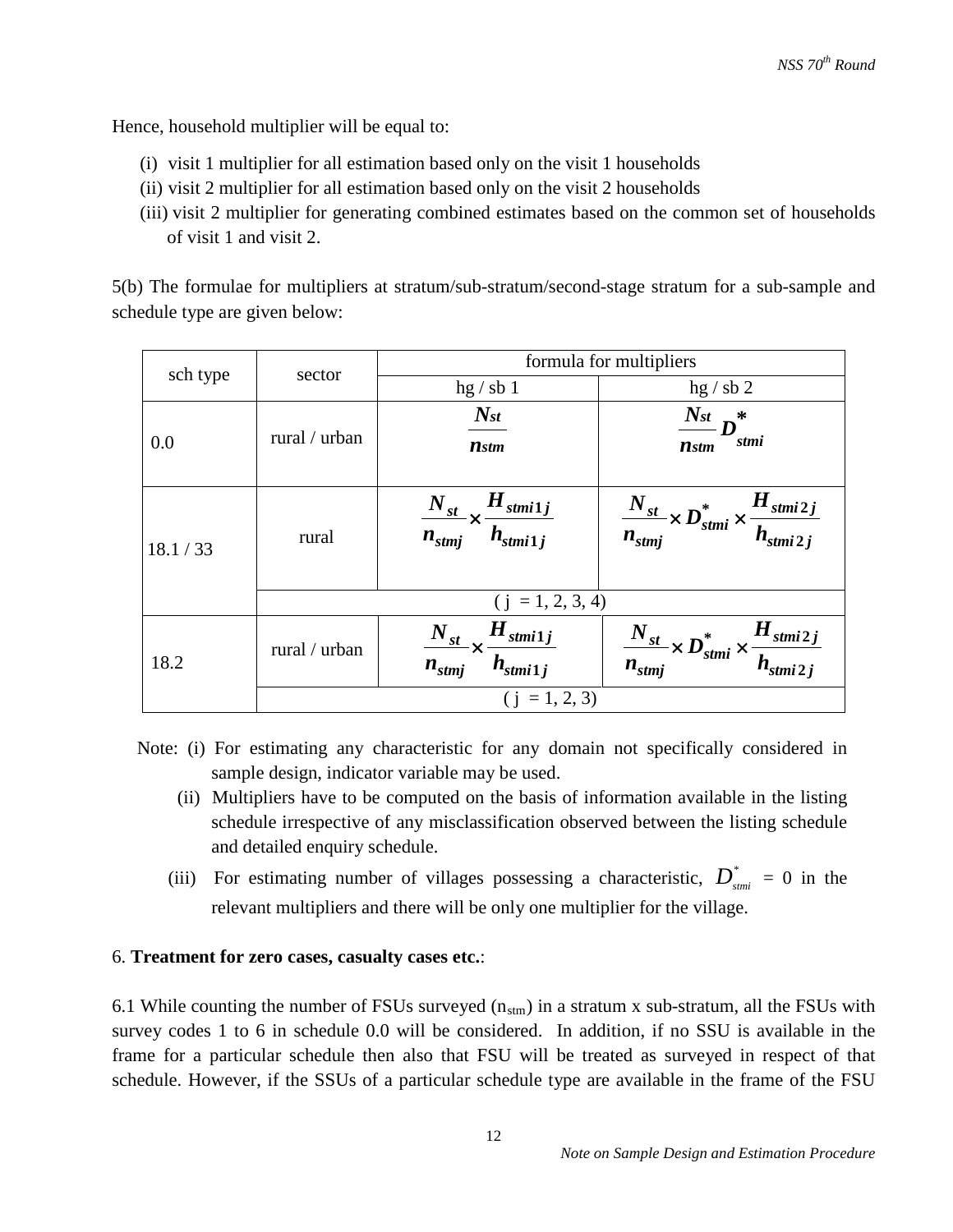but none of these could be surveyed then that FSU has to be treated as casualty and it will not be treated as surveyed in respect of that schedule.

6.2 *Casualty cases*: FSUs with survey code 7 as per schedule 0.0 are treated as casualties. In addition to this, an FSU, although surveyed, may have to be treated as casualty for a particular schedule type and a particular *second stage stratum* as given in the following para:

6.2.1 FSUs with survey codes 1 or 4 as per schedule 0.0 having number of households in the frame of j-th second stage stratum greater than 0 but number of households surveyed according to data file, considering both hg/sb together, as nil (i.e.  $H_{i1j} + H_{i2j} > 0$  but  $h_{i1j} + h_{i2j} = 0$ ) will be taken as casualties for j-th second stage stratum.

*All the FSUs with survey codes 1 to 6 as per schedule 0.0 minus the number of casualties as identified above will be taken as the number of surveyed FSUs (* $n_{\text{smi}}$ *) for that (stratum x sub-stratum)*  $\times$ *( second stage stratum).*

When casualty for j-th second stage stratum occurs for a particular hg/sb but not for the other hg/sb, the FSU will not be treated as casualty but some adjustments in the value of H for the other hg/sb will be done as follows:

- (i) Suppose for hg/sb 1,  $H_{i1j} > 0$  but  $h_{i1j} = 0$  while for hg/sb 2,  $H_{i2j} > 0$  and  $h_{i2j} > 0$ . In that case  $D_i^* \times H_{i2j}$  will be replaced by  $(H_{i1j} + D_i^* \times H_{i2j})$  in the formula for multiplier of hg/sb 2.
- (ii) Suppose for hg/sb 1, H<sub>i1j</sub>>0 and h<sub>i1j</sub> > 0 while for hg/sb 2, H<sub>i2j</sub>>0 but h<sub>i2j</sub>=0. In that case  $H_{ij}$ will be replaced by  $(H_{iij} + D_i^* \times H_{i2j})$  in the formula for multiplier of hg/sb 1. It may be noted that  $n_{\text{stmi}}$  would be same for hg/sb 1 & 2 of an FSU.

# 7. **Treatment in cases of void second-stage strata/sub-strata/strata/NSS region at FSU or household level**

7.1 A stratum/sub-stratum may be void because of the casualty of all the FSUs belonging to the stratum/sub-stratum. This may occur in one sub-sample or in both the sub-samples. If it relates to only one sub-sample, then estimate for the void stratum/sub-stratum may be replaced with the estimate as obtained from the other sub-sample for the same stratum/sub-stratum.

7.2 When a stratum/sub-stratum is void in both the sub-samples, the following procedure is recommended:

*Case(I): Stratum/Sub-stratum void cases at FSU levels (i.e. all FSUs having survey code 7)*:

(i) If a rural sub-stratum is void then it may be merged with the other sub-stratum of the stratum.